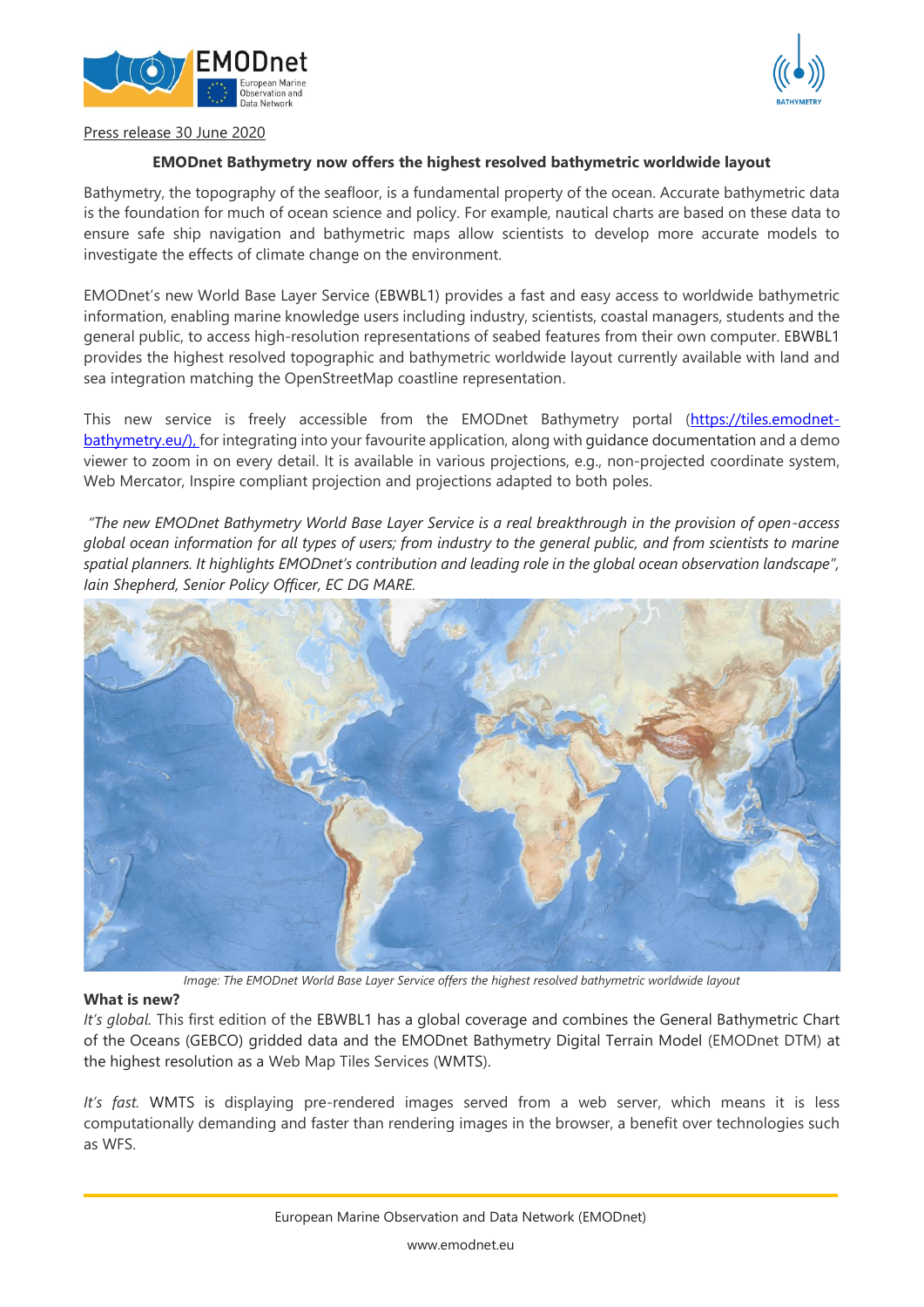



*It's accurate.* EBWBL1 provides access to the pre-rendered tiles of the most reliable and publicly available bathymetric dataset. The service is planned to be maintained and updated on a regulary basis. Lakes are nicely blended in with the landscape. The colour scheme is specifically chosen to display enough details in the different depth ranges. On land, the same fine details can also be discovered.

# **To access the World Base Layer Service, visit the EMODnet Bathymetry Portal:**

**[tiles.emodnet-bathymetry.eu](https://tiles.emodnet-bathymetry.eu/)**

# **Technical background information**

Based on a modern Web Map Tile Service (WMTS) schema, a standard protocol (OGC) for serving pre-rendered georeferenced map tiles over the Internet, the EBWBL1 is composed of the 2018 EMODnet bathymetric grid of Europe (approx. 100m resolution) and uses the GEBCO 2019 grid (approx. 500m resolution) elsewhere. The land coverage is based on a combination<sup>1</sup> of 30 arc second ASTER GDEM, SRTM3, EU-DEM, and Global 1 second worldwide water body map for the topographic part. This compilation of publicly available data sources has been merged and pre-tiled for rendering, at 10 levels of zoom starting from 75m resolution. The EBWBL1 service is available in various projection systems (EPSG 4326, EPSG 3857, EPSG 3035) including projections adapted to both poles (ESPG 3031 and 3996).



*Image: Visualisation of Norwegian's fjords with the new EMODnet bathymetric layout*

# **About EMODnet Bathymetry**

First launched in 2010, the EMODnet Bathymetry Digital Terrain Model (DTM) has now become a reference for government, science and industry. Regularly visited by over 10.000 persons per month, with over 3.000 downloads per month, it provides the most detailed publicly available gridded bathymetry model for all European marine waters. The EMODnet Bathymetry consortium is composed of European bathymetric data providers such as hydrographic services, research organisations and private companies.

<sup>1</sup> The compilation and void filling of the land DEM is based on the work of ViewFinderPanoramas.org